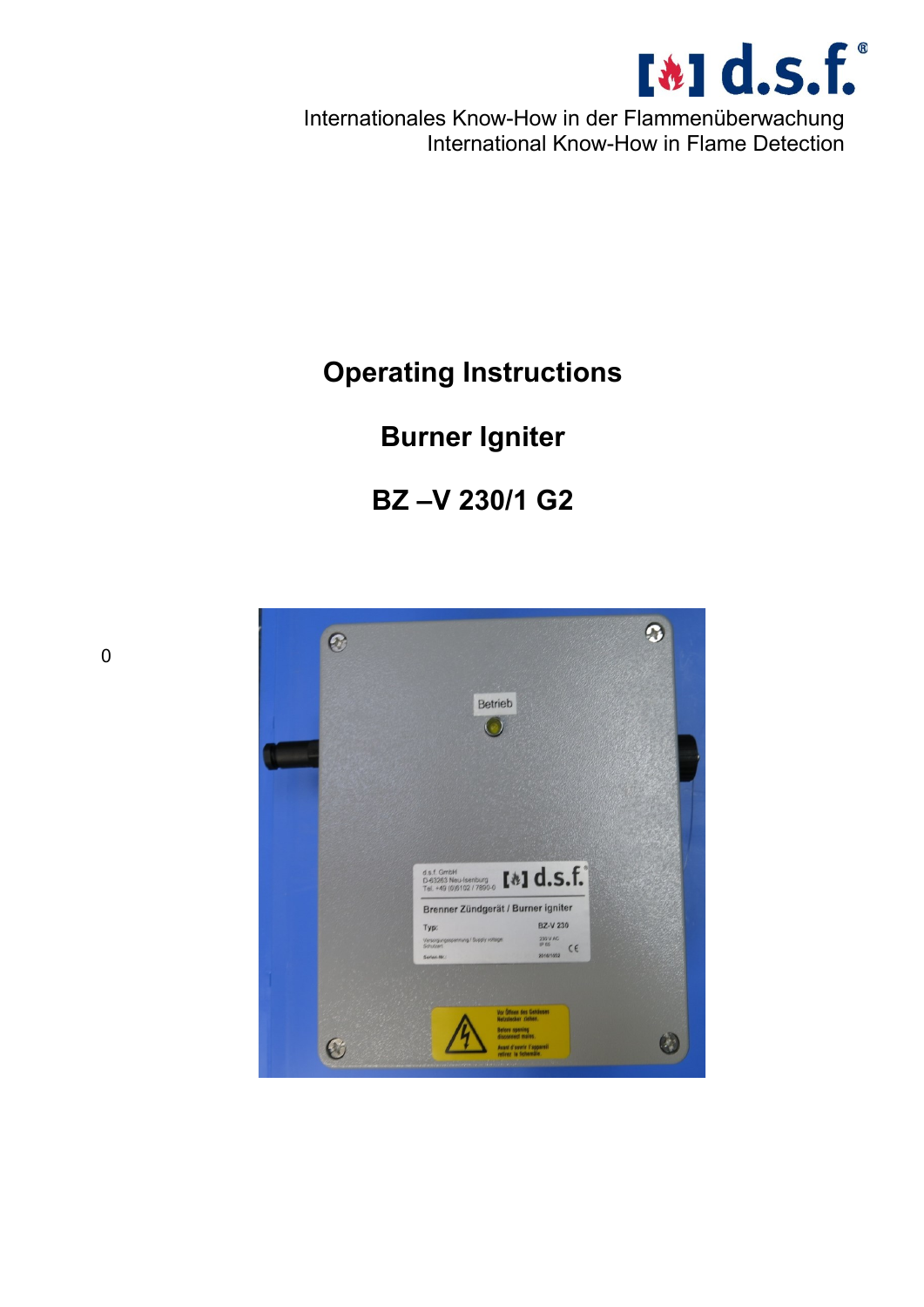#### **Table of Contents**

| <b>Table of Contents</b> |                                            | Page 2       |
|--------------------------|--------------------------------------------|--------------|
| 1.                       | Description of the igniter                 | Page 3       |
| 2.                       | Operating principle                        | Page 3-4     |
| 3.                       | Traversing unit                            | Page 4-5     |
| 4.                       | Installation                               | Page 5-6     |
| 5.                       | Commissioning                              | Page 7       |
| 6.                       | Faults & breakdowns                        | Page 8       |
| 7.                       | Repairs                                    | Page 9       |
| 7.1                      | Replacing the high-energy spark plug       | Page 9       |
| 7.2                      | Replacing the spark plug connector         | Page 9-10    |
| 7.3                      | Replacing the spark gap                    | Page 11      |
| 8.                       | Maintenance                                | Page 11      |
| 9.                       | Spare parts                                | Page 12      |
| 9.1                      | Spare part list                            | Page 12      |
| 10.                      | Technical data of the igniter              | Page 12      |
| $11.$                    | Technical data of the traversing unit      | Page 13      |
| 12.                      | Limit switches                             | Page 13      |
| 13.                      | Combined filter/control apparatus          | Page 13      |
| 14.                      | Assembly kit (optional)                    | Page 14      |
| 15.                      | Delivery conditions                        | Page 14      |
|                          | Fig. $1 -$ Casing dimensions               | Page 15      |
|                          | Fig. $2$ – Unit design & configuration     | Page 16      |
|                          | Fig. $3 - W$ iring diagrams                | Page 17 - 19 |
|                          | Fig. 4 - Overview over the traversing unit | Page 20      |
|                          | Fig. $5 -$ Cylinder dimensions             | Page 21      |
|                          | Fig. 6 - Traversing unit-dimensions        | Page 21      |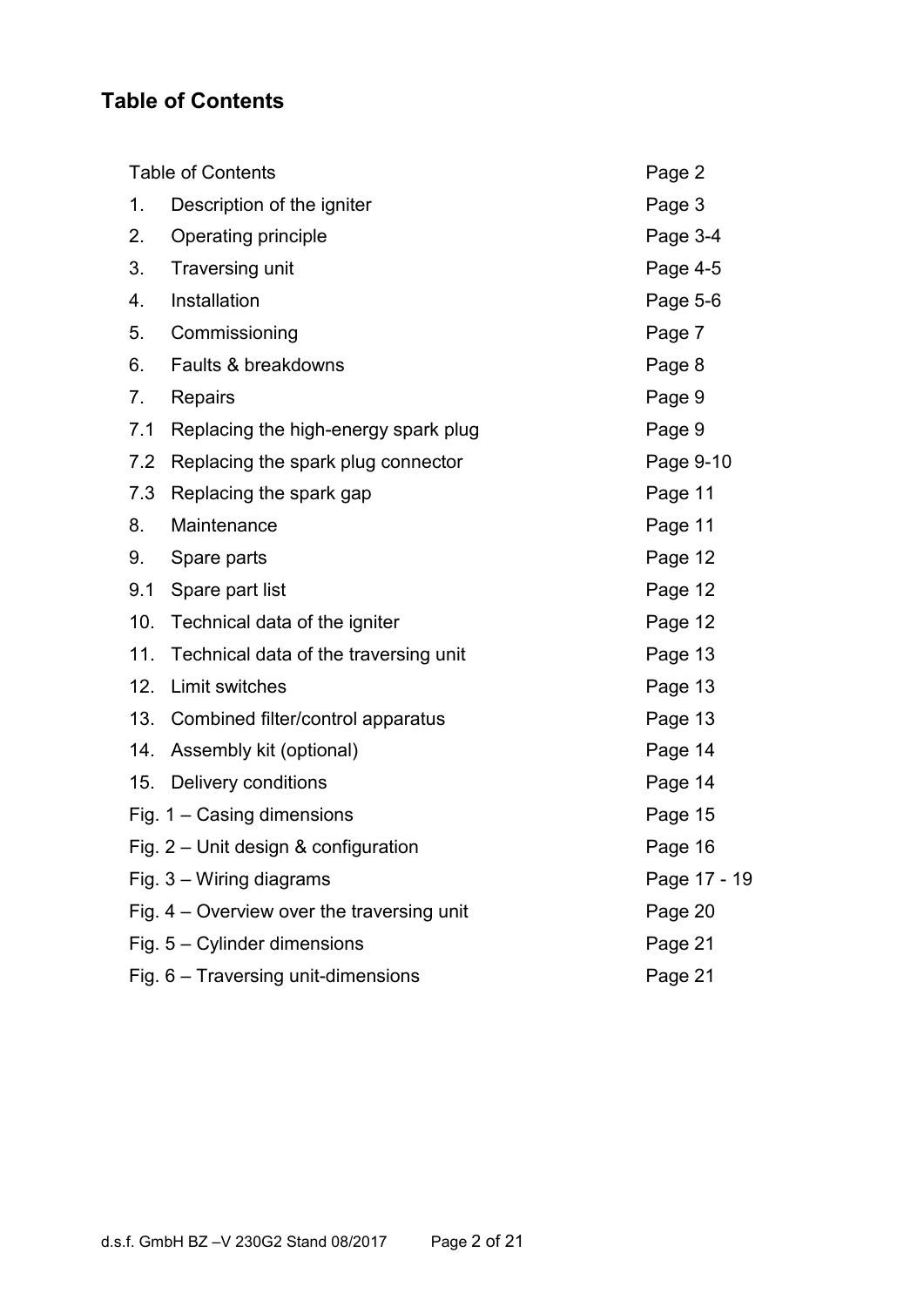#### **1. Description of the igniter**

The burner igniter type BZ –V 230/1 G2 has been designed for the direct ignition of gas and oil burners, as required by practical considerations. It consists of a high-energy ignition module and the control logic for a traversing unit. The electronic assemblies are housed in an aluminum die-cast casing dimensioned 200 x 230 x 110 mm. All input and output signals for the individual components will be transmitted via plug-in connectors, with the highvoltage connection being kept separately. This will ensure that the on-site wiring efforts can be reduced to a minimum. The high-energy spark plug (= HS spark plug) with the plug extension (extendable towards the burner system as required) is connected with the power electronics thru a special high-voltage cable.

The pneumatic traversing unit for the ignition lance which has a stroke of 300 mm (a stroke extension is possible) pulls the high-energy spark plug out of the flame area after the successful ignition. This will ensure that the admissible maximum temperatures at the spark plug are not exceeded. The limit switches installed in the igniter will always signal the relevant cylinder position.

The modular and flexible design of the appliance will make it possible to adapt it to new or modified burner systems without any problems.

### **2. Operating principle**

All input and output signals will be connected with the burner igniter via plug-in connectors that are protected against polarity reversal and marked by different colors (for the pin configurations please refer to the terminal diagrams). The operating voltage of 230 V AC / 50 Hz supplies the ignition module and the control valve for the traversing unit (another valve voltage is possible). The input voltage will be fused with an F 3 T 2.5 A fine-wire fuse (5 x 20) on the control module (additional printed circuit board).

The ignition module and the solenoid valve of the traversing unit will be activated via an internal relay. The relay control will be supplied by an external voltage of 24 V DC (current consumption 0.1 A) which is to be provided by the relevant boiler control (control system). The control voltage will be fused with an F 4 1.25 A fine-wire fuse (5 x 20) on the control module, for which the igniter's maximum admissible ON period (2 min) needs to be observed.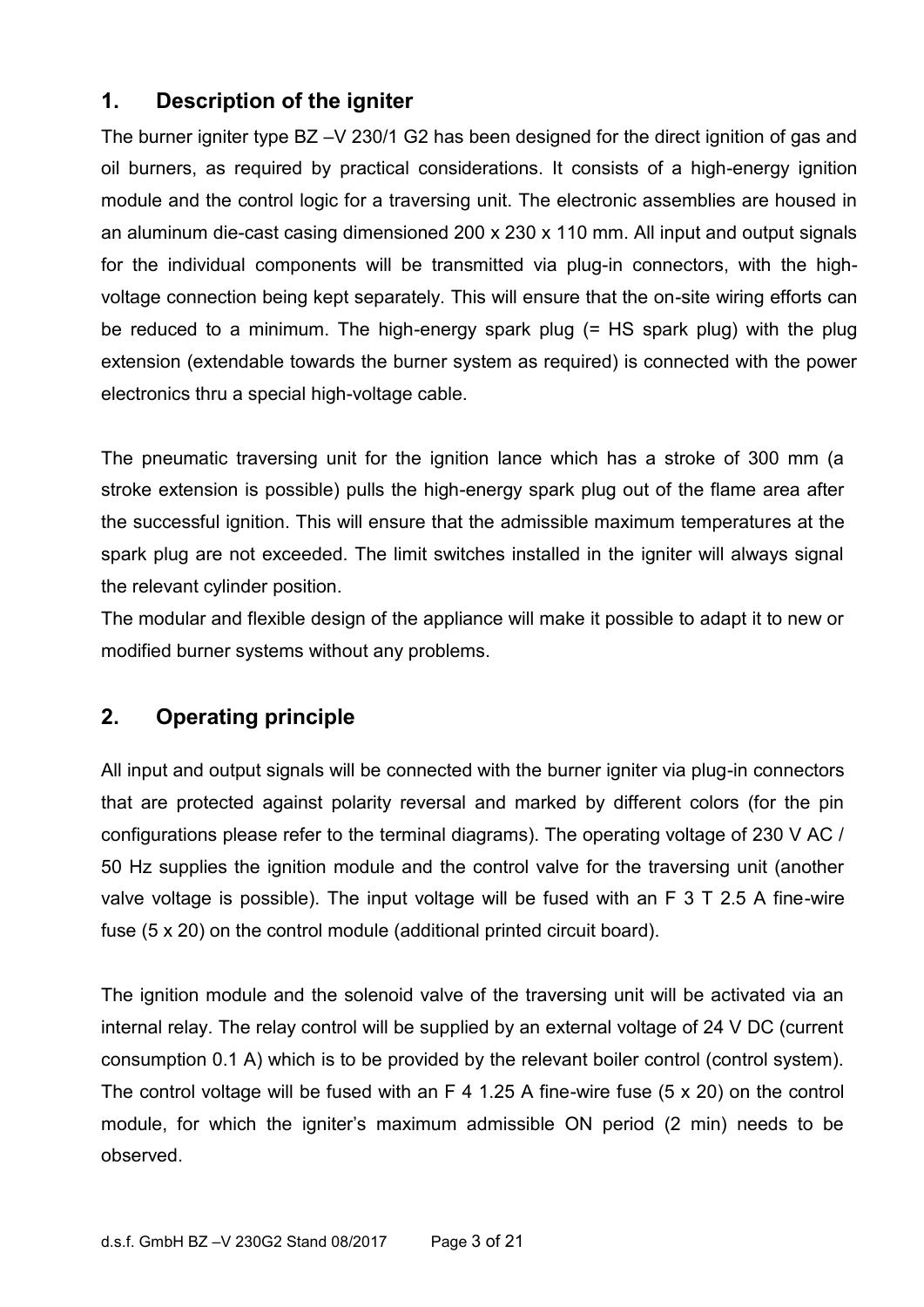The operating voltage supplied to the ignition module will be transformed to 1.6 kV, so that a capacitor can be charged. If the relevant voltage has been achieved, a spark gap inside the casing becomes conductive and the capacitor will be discharged thru the high-energy spark plug. This will generate a light arc with a high energy content. The electronic system has been dimensioned in such a way that a discharge frequency of approx. 30 Hz will be generated. The energy content of the firing sparks as well as the high ignition frequency will make it possible to ignite the fuel-air mixture in the burner without any problems.

An internal circuit will report and signal via a potential-free relay contact (changeover contact) and a light diode (which is installed in the cover lid) that the igniter works properly. This will make it possible to control an external monitoring relay, to name just one example. The igniter is protected against short-circuits and over-voltage. Should the unit be activated with the discharge circuit open or with the high-energy spark plug being defective, the voltage supplied from the mains will be switched off and blocked. A re-start is only possible with the line voltage being switched off. An ON period of ED 66 % can be ensured despite the high current generated during the ignition process.

The igniter will be deactivated by switching off the control voltage, and the traversing unit will return in its initial position (= home position).

#### **3. Traversing unit**

The traversing unit for the ignition lance consists of a double-action pneumatic cylinder without piston rod and with adjustable end-of-stroke damping. This type of linear drive allows a minimum mounting height and a (standard) stroke of 300 mm (see Fig. 5). The magnetic piston installed in the cylinder will ensure the contactless position detection.

There are 4 female threads each on the front sides of the cylinder heads for fixing the cylinder. The dimensions (standard) of the traversing unit can be taken from Fig. 6. The ignition lance will be attached to a driving angle. The traversing unit will be supplied in completely pre-assembled conditions, which means that the 5/2 directional valve and the two limit switches have already been installed on the cylinder. This entire assembly is installed on a mounting plate.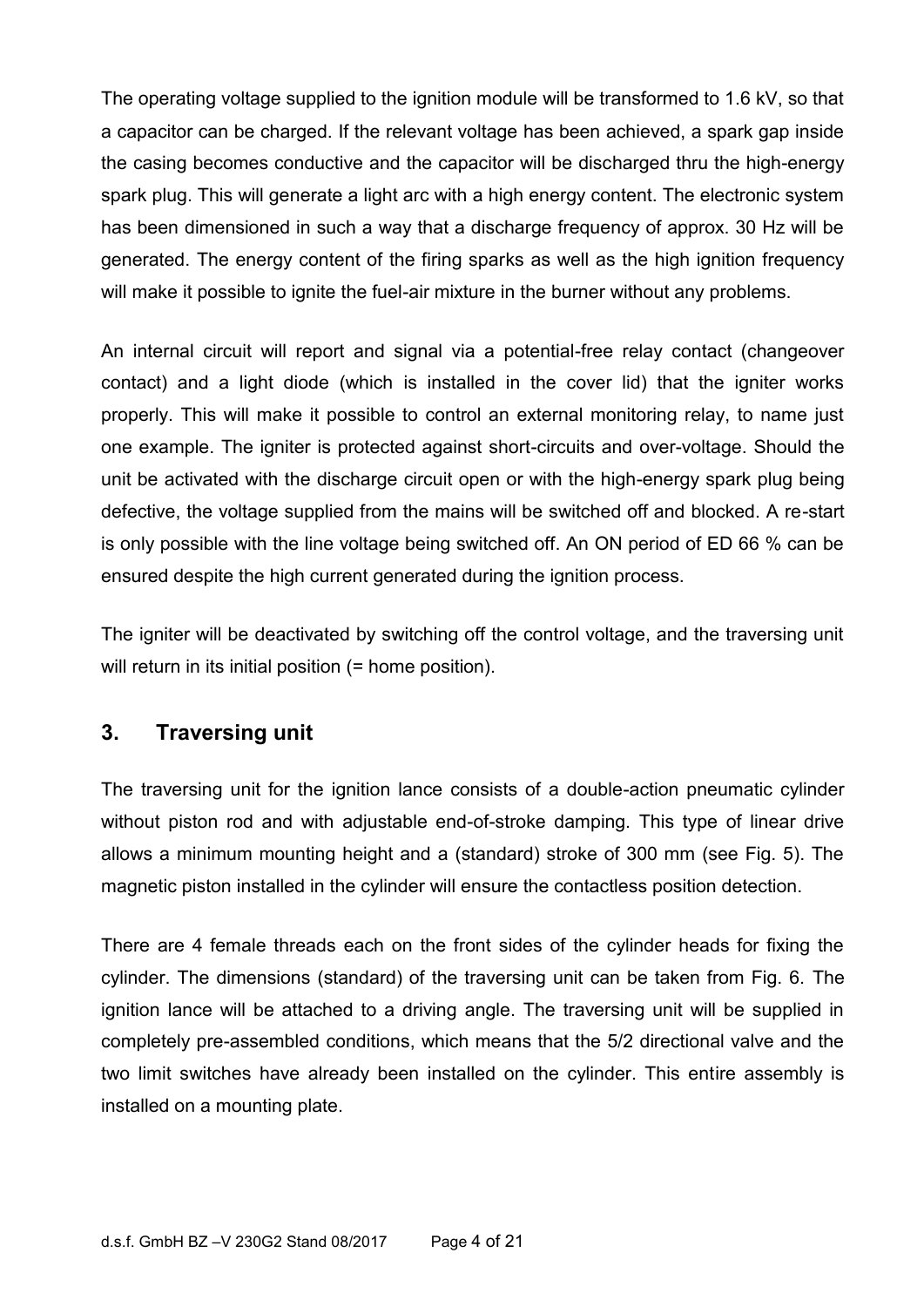The mounting dimensions make it possible to install an NW 25 PN 16 flange (see Fig. 4). The combination apparatus with its filter, moisture trap, pressure control valve and manometer is pre-assembled and can be installed in the plant close to the cylinder, so that only the media supply lines still have to be connected.

#### **4. Installation**

The igniter shall be installed in a vertical position, if possible, by taking the local conditions into account and by observing the valid regulations. The mounting dimensions can be taken from Fig. 1. Make sure when determining the installation site that the admissible ambient temperatures are not exceeded.

The cables are linked through plug-in connectors which are identified by different colors. The configuration is detailed in the relevant terminal diagrams. All connections inside the plug-in connectors are screwable, so that no special tools will be required.

The operating voltage of 230 V AC / 50 Hz will be fed in via plug-in connector X 1 through a shielded cable (this connection can be supplied as pre-fabricated cable). The solenoid valve will be connected via plug-in connector X5, while the limit switches of the traversing unit will be connected via plug-in connectors X 6 and X 7. The signal to the control system will be transmitted thru plug-in connector  $X$  8, the potential-free check-back signal "Ignition on" (changeover contact) thru connector X 3. The direct voltage of 24 V required for controlling the igniter will be supplied thru connector socket X 4.

Only the original high-voltage ignition cable must be used for the connection with the ignition lance. In order to avoid losses, the shortest possible connection shall be selected for the cable when planning the plant layout. The high-voltage cable will be supplied with the relevant plug-in connector's are pre-assembled (standard length 2 m). Please make sure when laying out the cables that they cannot get in touch with the hot parts of the burner or with the fuel supply (in the case of oil burners). Nor should the flexibility of the cables be restricted in any way, so that they get buckled or over-strained while being moved in or out. The ignition cable will be plugged in at the high-voltage output of the igniter and at the ignition lance and fastened finger-tight with the union nut (no tool to be used). The union nut of the ignition lance is located at the angle plug (please observe the direction of rotation).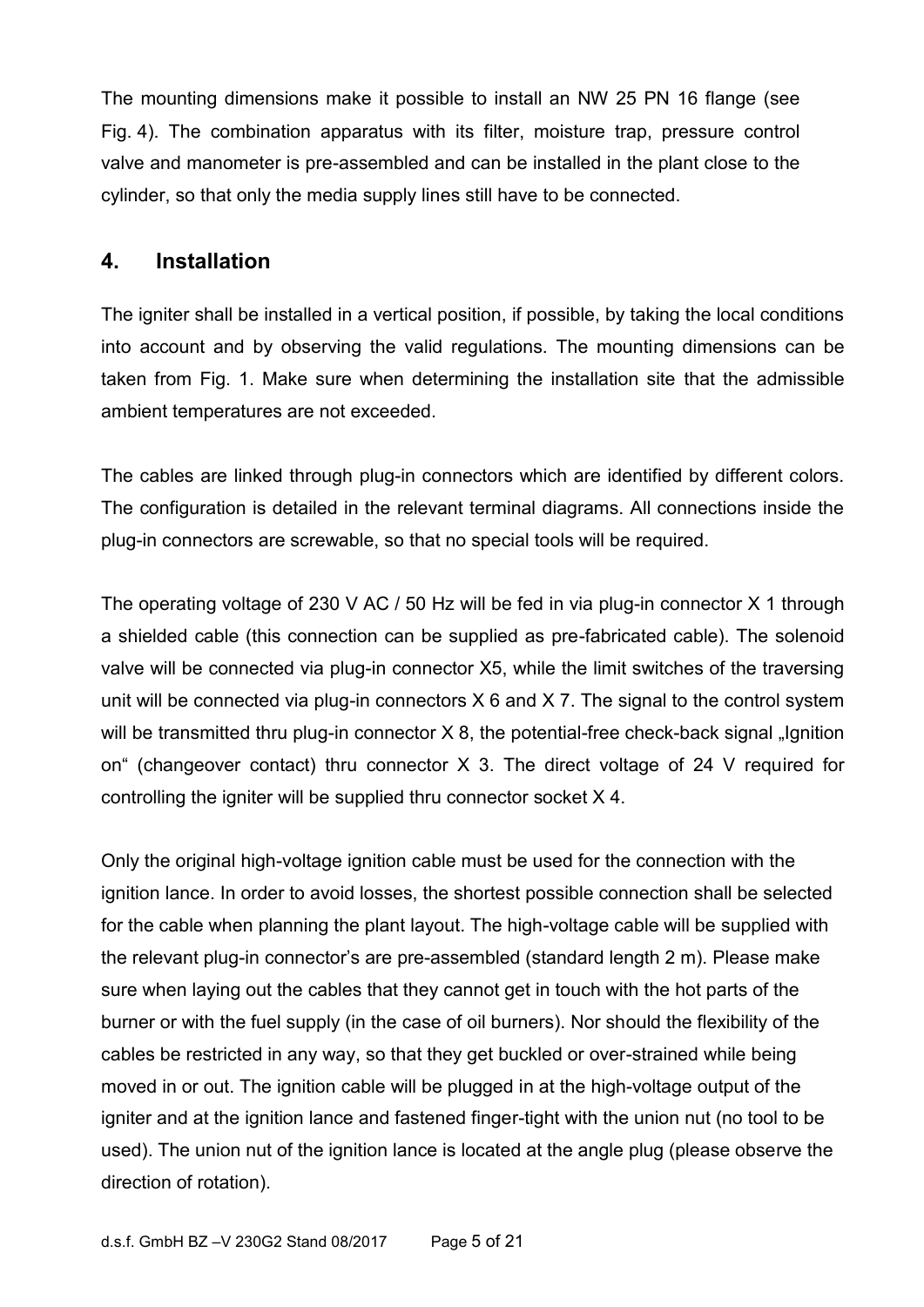The potential equalization line which is laid out along the ignition cable shall be connected between igniter casing and ignition lance. In order to do this, use the earth-terminal screw at the casing (marked with the grounding sign) and the grounding clamp at the ignition lance. The casing shall be integrated into the potential equalization system of the plant.

The pneumatic traversing unit will be completely supplied with all components and mounting elements belonging to it (see section 3 above). The dimensions can be taken from Fig. 5 and 6. If the entire assembly kit includes a flange, the pneumatic cylinder there will be pre-assembled and can be directly screwed onto the DN 25 PN 16 mating flange at the combustion side. All transport locking devices shall be removed before the installation. No welding work must be carried out at the plant, once the cylinder has been installed, because this may damage the sealing system. Should any welding work at the plant become necessary, the cylinder must be disassembled and electrically insulated.

The combination apparatus with the filter, moisture trap, pressure control valve and manometer shall be installed in such a way that the pressure hose coming with the delivery as a connection with the cylinder cannot get in touch with the hot parts of the burner or with the fuel supply (in the case of oil burners). The compressed air can now be connected at the existing hose connector, the cooling and purge air at the  $\frac{1}{2}$  ball valve.

The ignition lance should be installed in a protective tube, which must not extend into the flame. Such kind of protective tube with a fitting mating flange for the ignition lance, the traversing unit and the cooling and purge air can also be supplied, if the technical details have been agreed (see Fig. 4). When installing the ignition lance, the union nut at the lance guide and the mounting clamp will be loosened, so that the lance can be carefully inserted.

The location for installing the high-voltage spark plug at the burner shall be carefully selected, so that it is as close as possible to the burner nozzle during the ignition process, since this is the place with the most favorable fuel-air mixture. After the precise position has been established in tests, the position can be adjusted with the help of the mounting clamp of the ignition lance at the traversing unit. The high-voltage spark plug must be removed from the hot area of the flame immediately after the ignition process.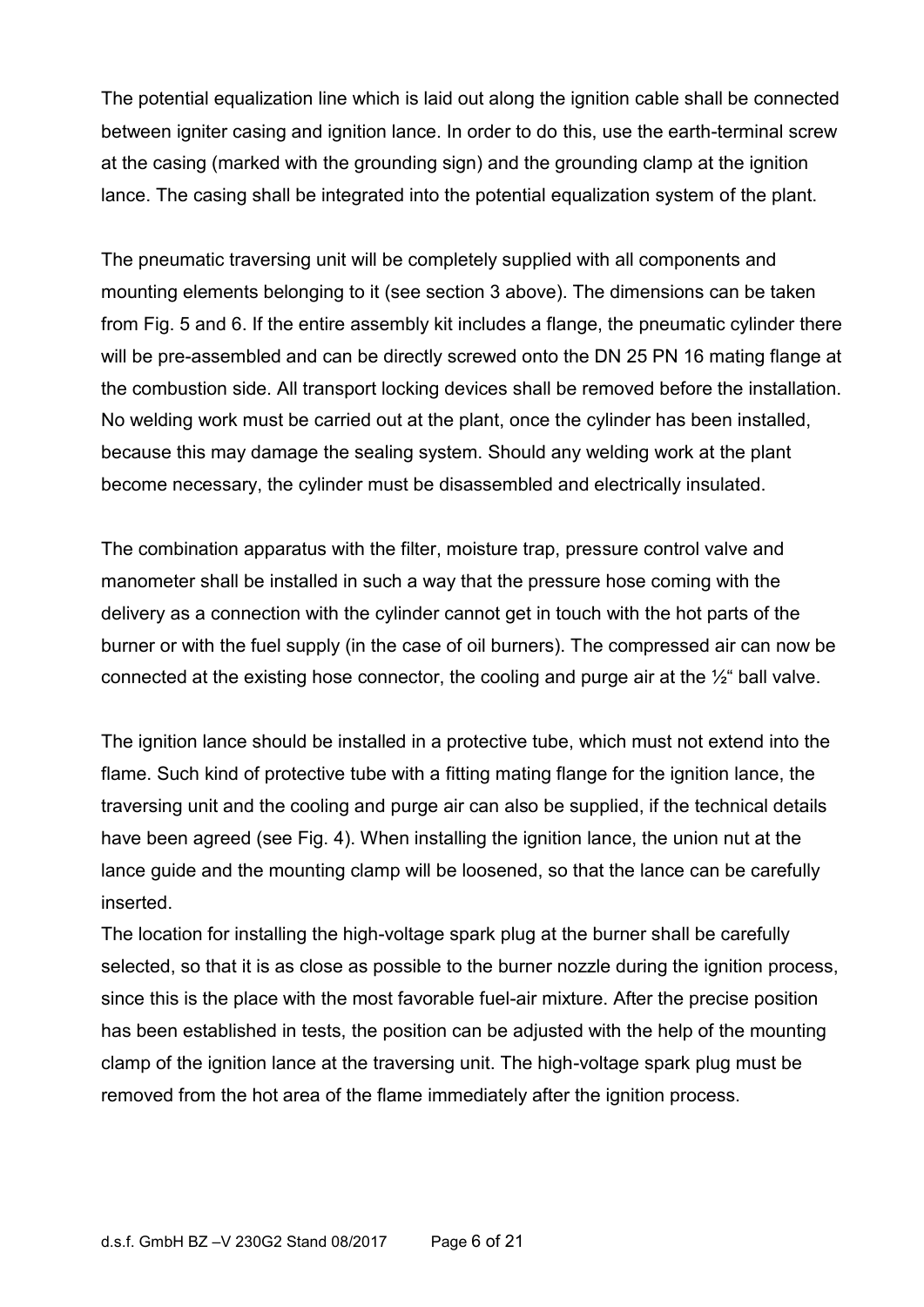#### **5. Commissioning**

Make sure before putting the high-voltage igniter into operation that the unit has been professionally assembled by observing all valid regulations (see section 4 above). Check very carefully that all components are in faultless conditions and, especially, that the correct connections of all input and output signals have been established. Operating the unit with defective high-voltage cables or plug-in connectors is not admissible. Check the proper seat of all clamping connections, of the high-voltage cables and of the potential equalization line. The spark plug must also be tightly fitted in the ignition lance. Care shall be taken that the cover lid of the igniter is always closed before activating the unit because of the high voltage generated inside.

When a complete ignition system with traversing unit and assembly kit is supplied, the parameters of the pneumatic cylinder will be pre-set, with the operating pressure at the pressure control of the combination apparatus being set at 4.5 bar. However, the plant pressure must be checked again and re-adjusted, if the need arises. In order to set the required pressure, pull up the setting knob and turn it clockwise until the pressure starts rising. If you wish to decrease the pressure, turn the setting knob in the opposite direction (i.e. anti-clockwise). The setting knob must then be pushed down again until it snaps into place, so as to avoid an unintentional re-adjustment.

Before putting the traversing unit into operation, check that the connections are in the proper place. Moreover, the traveling area of the ignition lance must not be obstructed by any obstacles. Also check that the mounting clamp of the ignition lance is tightly fitted on the movable drive. Move the piston by hand under pressureless conditions, so that it makes 2 strokes and check the adjustment of the limit switches while moving the piston. If the relevant switch is approached, an internal LED will light. After this, move the carriage into its center position. The trial run can now start. After the pressure has been re-applied, the piston will move into its upper end position. The traveling speed can be set with the help of the throttle check valves that are located next to the air inlet at the valve (they have been pre-set in the factory). While doing so, loosen the lock nut, set the valve screw with a screwdriver and re-tighten it (a right turn will increase, a left turn decrease the speed). The end-of-stroke damping will be set with the relevant valve needles next to the air inlet at the cylinder.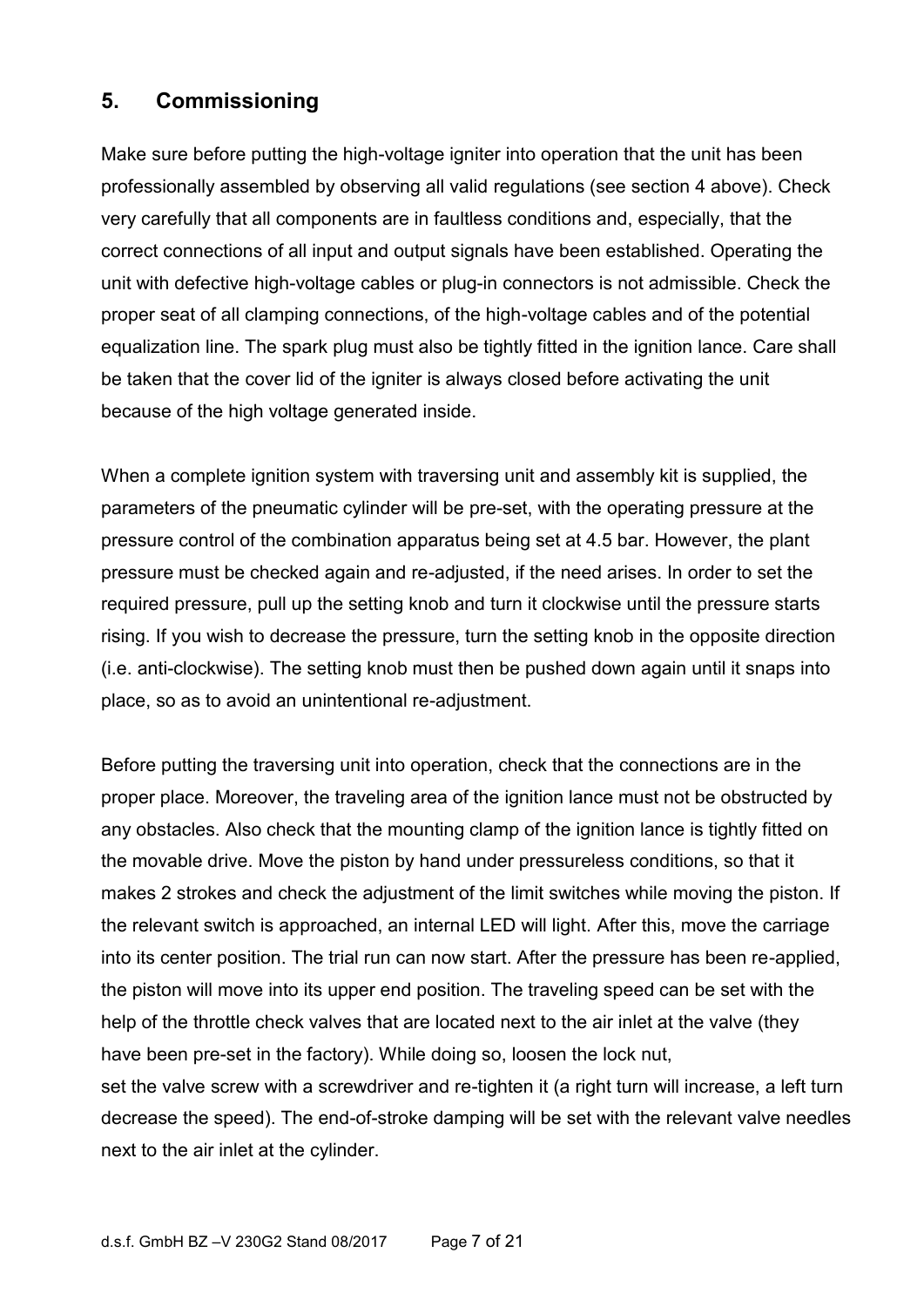### **6. Faults & breakdowns**

| <b>Fault</b>                                       | <b>Possible cause</b>                                          | <b>Remedy</b>                                                                         |
|----------------------------------------------------|----------------------------------------------------------------|---------------------------------------------------------------------------------------|
| No firing spark                                    | power plug not plugged in                                      | check power plug                                                                      |
|                                                    | Equipment indicator lamp off system voltage broken down        | change fuse                                                                           |
|                                                    | No activation thru the line-side check the control electronics | control system                                                                        |
| No firing spark                                    | HS cable not connected                                         | check cable connection at<br>the igniter and at the ignition<br>lance                 |
| Equipment indicator lamp                           | spark plug defective                                           | replace spark plug                                                                    |
| Lights briefly                                     | spark gap defective                                            | repair spark gap (see<br>chapter repairs)                                             |
| No checkback signal                                | receptacle at the igniter not<br>connected                     | plug in receptacle                                                                    |
|                                                    | incorrect connection                                           | check cable connection                                                                |
| Ignition lance moves out<br>again<br>switch        | limit switch "moved in"<br>not approached or overrun           | check function of the limit<br>switches and re-adjust                                 |
| Signal generator cylinder                          | signal generator shifted                                       | re-adjust signal generator                                                            |
| Does not work properly                             | signal generator defective                                     | replace signal generator                                                              |
|                                                    | ferritic parts too close to the                                | remove these parts or<br>signal generator replace<br>them by non-magnetic<br>material |
| Cylinder moves too hard into<br>both end positions | incorrect setting of the<br>end-of-stroke damping              | correct setting with valve<br>needle                                                  |
| Piston end positioning                             | valve needle fully screwed in                                  | re-set valve needle positions                                                         |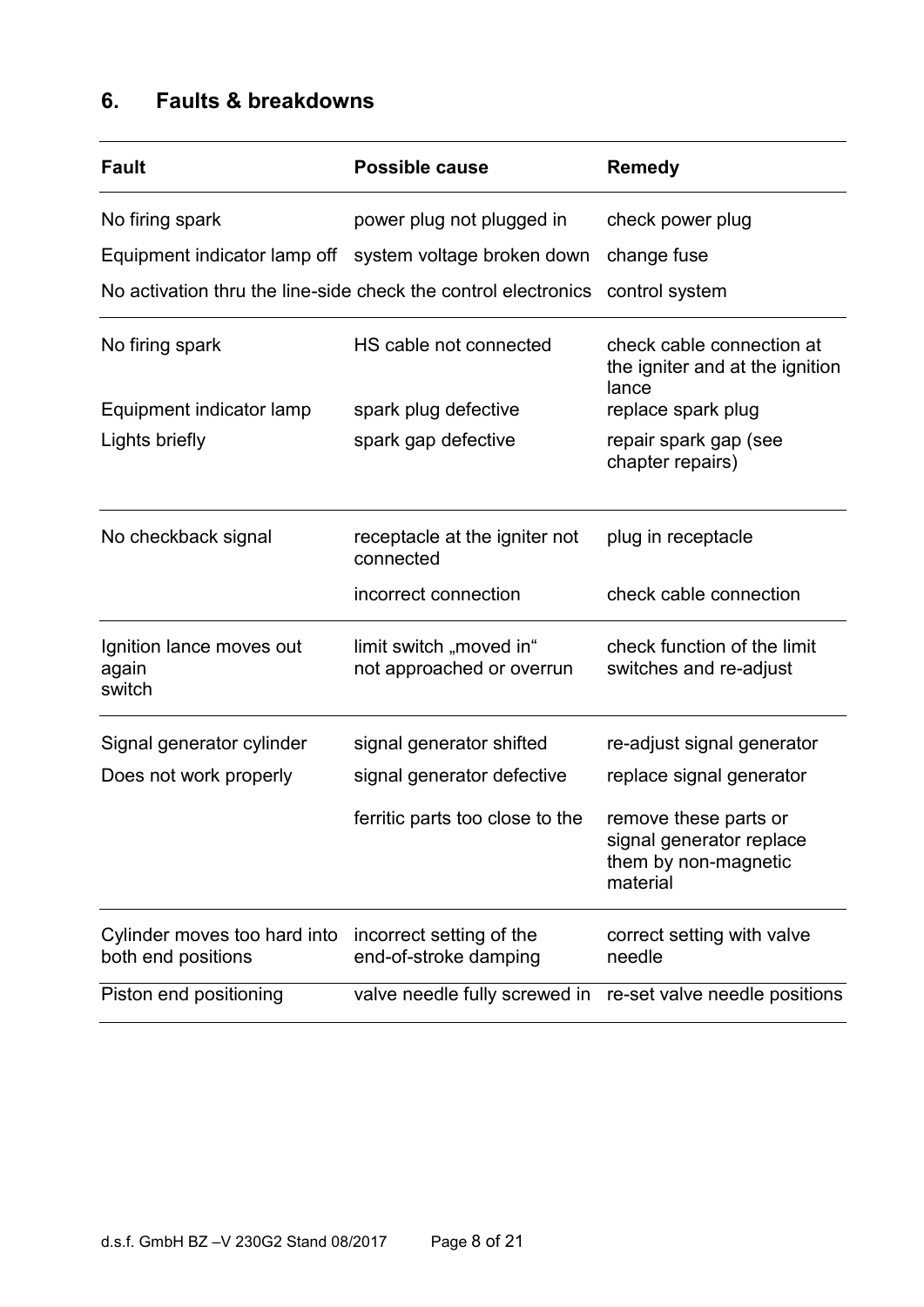### **7. Repairs**

### **Attention!**

Wear parts must only be exchanged by suitably qualified personnel. Only original parts must be used. Disconnect the unit or the ignition lance from the operating voltage before doing any repair work (unplug power plug X 1). The igniting voltage may be retained at the HS capacitor and at the spark gaps for approx. 20 sec, even after the igniter has been disconnected from the power.

### **7.1. Replacing the high-energy spark plug**

- Disconnect the high-voltage cable and the potential equalization line from the ignition lance.
- Close the ball valve of the cooling and purge air inlet.
- Mark the mounting position of the ignition lance at the driving angle.
- Remove the ignition lance from the mounting device of traversing unit.
- Pull the ignition lance out of the protective tube (beware of high temperatures!).
- Unscrew the worn-out high-energy spark plug.
- Remove the protective hose from the replacement plug. High-temperature paste has been applied to the thread (which prevents the spark plug from sticking).
- Fit the new spark plug into the ignition lance and fasten it finger-tight.
- The re-assembly will be done in reverse order.
- Re-connect all unplugged cable connections.

#### **7.2 Replacing the spark plug connector**

- Disassemble the ignition lance as described in section 7.1 above.
- Unscrew the high-energy spark plug.
- Loosen the locking screw for the high-voltage angle plug, for which purpose loosens the M3 lock nut and remove the hexagon socket head cap screw.
- Turn out the angle plug.
- The center electrode can gently be pulled out of the tube.
- Check the plug-in contact. If it is defective or shows traces of contact erosion, unscrew and replace it.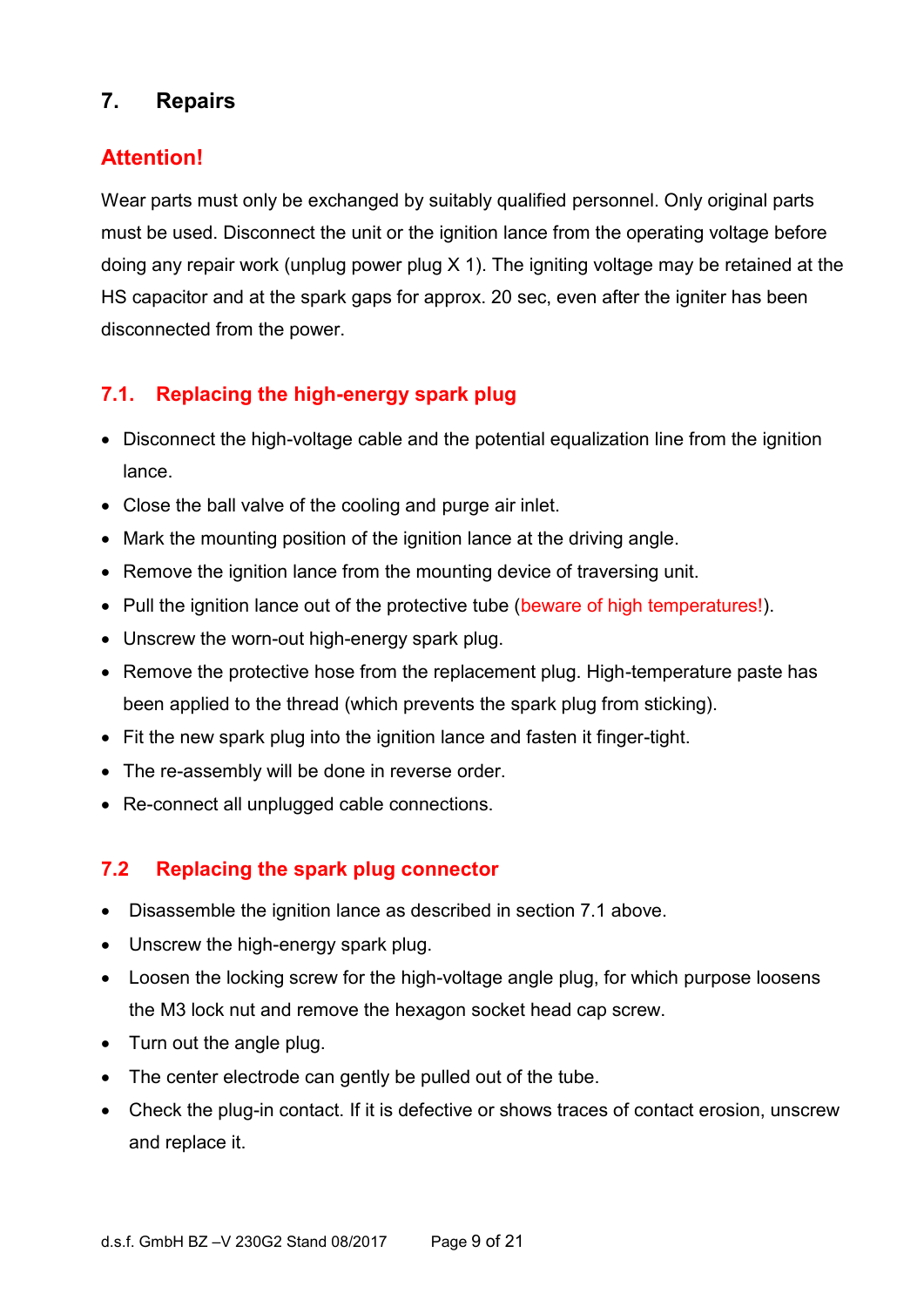- In order to do so, loosen the M4 lock nut that locks the plug-in contact (this will prevent the spark plug from being shifted around when being screwed in).
- Screw in a new plug-in contact and lock it with the M4 lock nut.
- Check the spacing of the ceramic insulators on the center electrode.
- Plug the angle plug for the high-voltage connection onto the center electrode.
- Insert the center electrode gently into the tube and screw the connector in.
- The spacing between the plug-in connector and the end of the tube should be approx. 2 mm. It can be set and adjusted by turning the plug-in connector on the center electrode in or out. The position will then have to be fixed with the help of the lock nut. In order to do so, the center electrode will have to be pulled out of the lance tube once again.
- Screw in and lock the hexagon socket head cap screw.
- Screw in the spark plug.
- Re-install the ignition lance in reverse order.
- Re-connect the high-voltage cable and the potential equalization line.
- Plug in the power plug.

#### **Fig. 7**

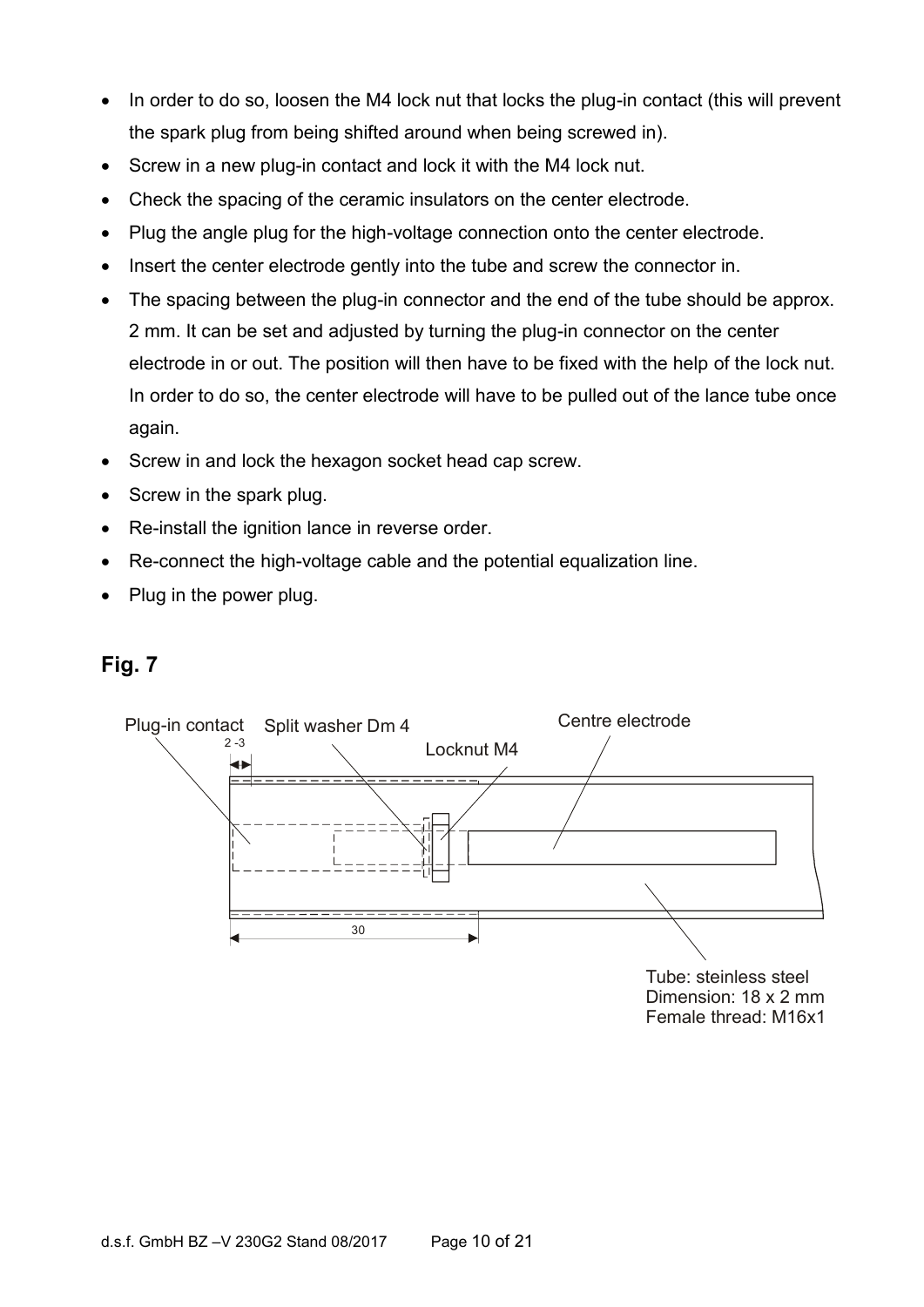#### **7.3 Replacing the spark gap**

#### **Caution: High voltage!**

The spark gap can only be replaced in pairs. Disconnect the unit from the operating voltage before attempting any work on it (unplug power plug X 1). The unit generates a voltage of approx. 1 600 V for the ignition process. This voltage may be retained at the high-voltage capacitor and at the spark gaps for approx. 20 sec, even after the igniter has been disconnected from the power.

The heat sink (E1) that connects the two spark gaps is located next to the high-voltage capacitor (C1) and will become visible, after the casing has been opened (see Fig. 2). The heat sink can be removed, after both M5 nuts have been loosened with a socket wrench. Turn out both spark gaps. Please take care when fitting in the new spark gaps that they are screwed in finger-tight (i.e. without using any tools). The heat sink can be reassembled and fixed with the M5 nuts and tooth lock washers. Close the cover lid of the casing and re-connect the operating voltage.

#### **8. Maintenance**

The robust design of the igniter does not require any maintenance. Should deposits settle on the spark plug due to the plant's specific conditions, they can be removed with a cloth or a brush (**but do not use metal brushes, in order to avoid short circuits**). A schedule fixing a regular cleaning cycle may be set up for this purpose (but beware of the spark plug temperatures). The cylinder of the pneumatic traversing unit may have to be disassembled and cleaned after approx. 8 000 operating kilometers, if the need arises, and the wear parts have to be exchanged. The necessary maintenance instructions will be supplied together with the wear part kit.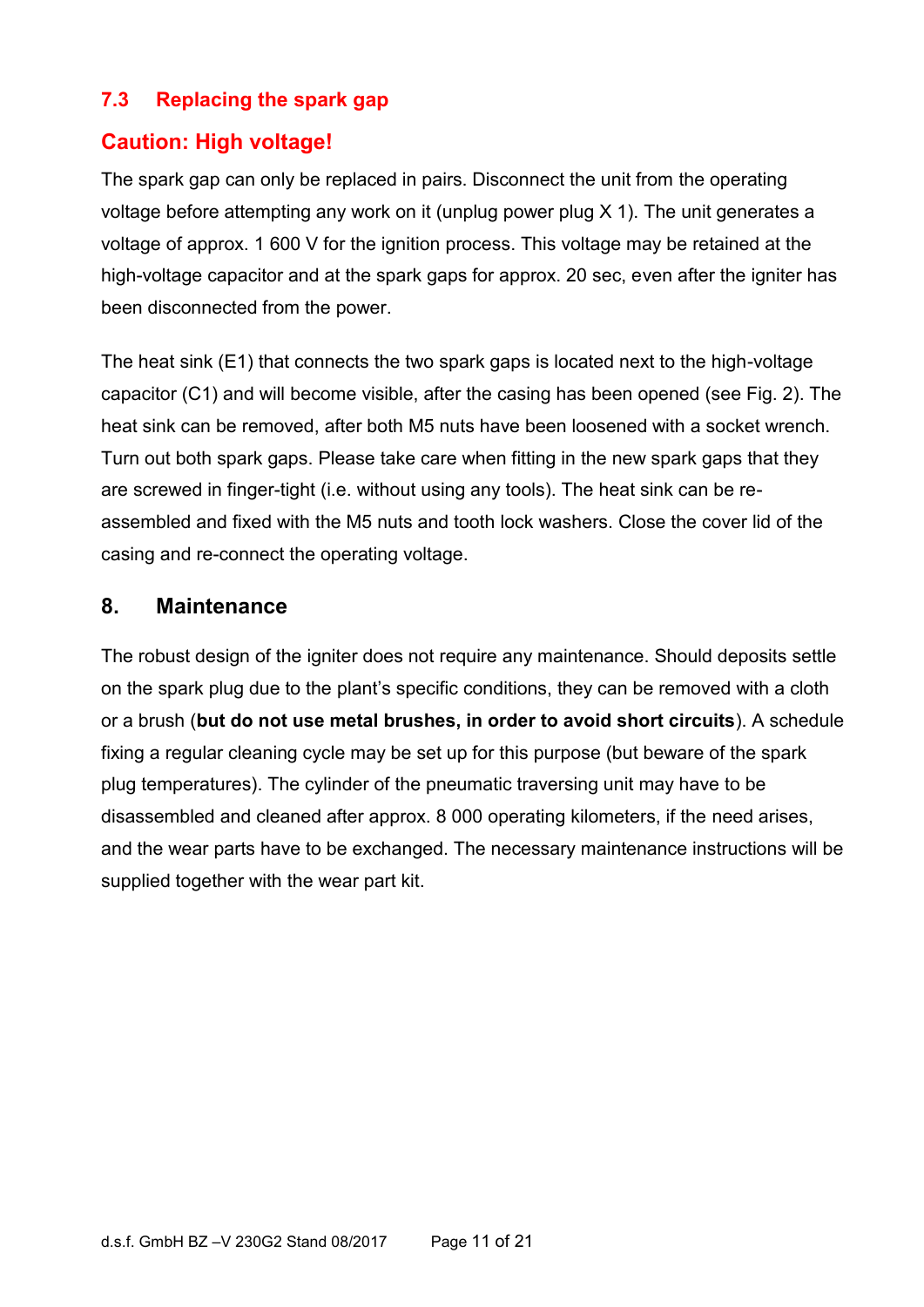### **9. Spare parts**

The high-energy spark plug and the spark gaps are wear parts and will not come under the warranty conditions. The service life of these parts depends on the number of ignitions.

#### **9.1 Spare part list**

| High-energy spark plug: | <b>Type HK 20/40</b> | Part No. Z 100.3 |
|-------------------------|----------------------|------------------|
| Spark gap:              | Type V 800 XN        | Part No. Z 106.3 |
| High-voltage cable:     | Type $K01$           | Part No. Z 103   |
| Cylinder wear part kit: | <b>Type 11133</b>    | Part No. Z 110.8 |

### **10. Technical data of the igniter**

| Power supply:                                                | 230 V AC / 50 Hz                                                                                                            |  |
|--------------------------------------------------------------|-----------------------------------------------------------------------------------------------------------------------------|--|
| Control voltage:                                             | 24 V DC from the control system                                                                                             |  |
| Current consumption:                                         | 0.7A                                                                                                                        |  |
| Igniting voltage:                                            | 1600V                                                                                                                       |  |
| Ignition frequency:                                          | 25 Hz  30 Hz                                                                                                                |  |
| Maximum continuous ignition:                                 | 2 min (ED 66%)                                                                                                              |  |
| Check-back contact:                                          | potential-free, switching current/voltage 1.25 A/250                                                                        |  |
|                                                              | VAC minimum switching load 10 mW (0.1 V/1.0 mA)                                                                             |  |
| Degree of protection:                                        | IP 65                                                                                                                       |  |
| Casing:                                                      | aluminum-die-cast casing, RAL color 7001 (gray)                                                                             |  |
| Dimensions:                                                  | (w x h x d) 200 x 230 x 110 mm                                                                                              |  |
| Mounting dimensions:                                         | $180 \times 255$ mm (w x h)                                                                                                 |  |
| Ambient temperature:                                         | $-15+60^{\circ}$ C                                                                                                          |  |
| Spark plug temperature:                                      | 600° C; (800° C for a short time)                                                                                           |  |
| Spark plug service life:                                     | $106$ firing sparks (approx. 12 ignition hrs with 25                                                                        |  |
|                                                              | sparks/s)                                                                                                                   |  |
| Ignition lance diameter:                                     | <b>18 mm</b>                                                                                                                |  |
| Ignition lance length:                                       | supplied in accordance with specific plant                                                                                  |  |
| Requirements                                                 |                                                                                                                             |  |
| ignition lance connection:                                   | 2-m high-voltage cable (other lengths on request)                                                                           |  |
| EMC basic standard in the<br>interference industrial sector: | satisfies the requirements of EN 61000-6-2 (emitted<br>08/02) and of EN 61000-6-4 (noise immunity 08/02)<br>CE mark awarded |  |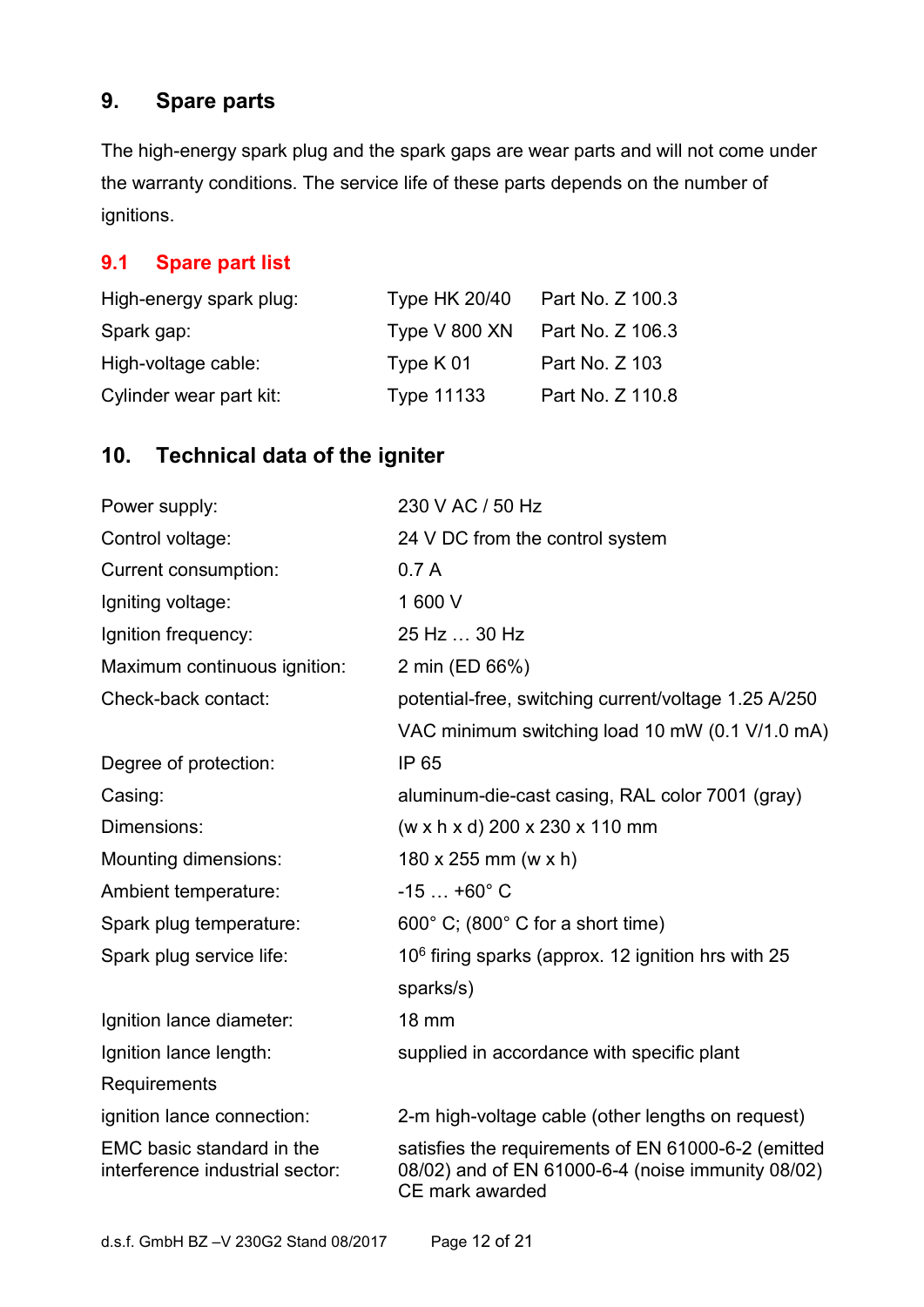### **11. Technical data of the traversing unit**

| Operating voltage of the valve: | 230 V / 50 Hz or 24 V DC                                                                 |  |
|---------------------------------|------------------------------------------------------------------------------------------|--|
| Mounting:                       | see Fig. 6                                                                               |  |
| Ambient and media temperature:  | $-10^{\circ}$ C $$ +80 $^{\circ}$ C                                                      |  |
| Installation position:          | any                                                                                      |  |
| Medium:                         | filtered, un-oiled compressed air (others on request)                                    |  |
| Lubrication:                    | for-life lubrication (grease) thru the factory<br>(additional oil spraying not required) |  |
| Operating pressure range:       | $P_{max}$ 8 bar                                                                          |  |

### **12. Limit switches**

Magnetic proximity switches for signaling the relevant end position approached

- make contact element for the connecting voltage of 10 240 VAC/DC (U<sub>max</sub> see label)
- current carrying capacity 0.5 A
- direct current (DC): brown  $+$ , blue  $-$
- setting for the hollow hexagon wrench: 1.5 (max.) 0.25 Nm

### **13. Combined filter/control apparatus**

- completely pre-assembled with manometer and mounting bracket
- operating pressure range of the input:  $0 16$  bar
- operating pressure range of the output:  $0.5 8$  bar
- G1/8 connection or pressure tube  $\varnothing$  6 mm
- air inlet ducts to be cleaned before putting unit into operation
- install the unit with the mounting bracket
- plug in the lines and observe the direction of flow (arrows on top of the unit)
- pull up the setting knob and turn it clockwise (see arrow on the setting knob)
- open the compressed-air inlet and turn the setting knob clockwise until the required pressure is reached (pre-set at 4.5 bar)

lock the setting knob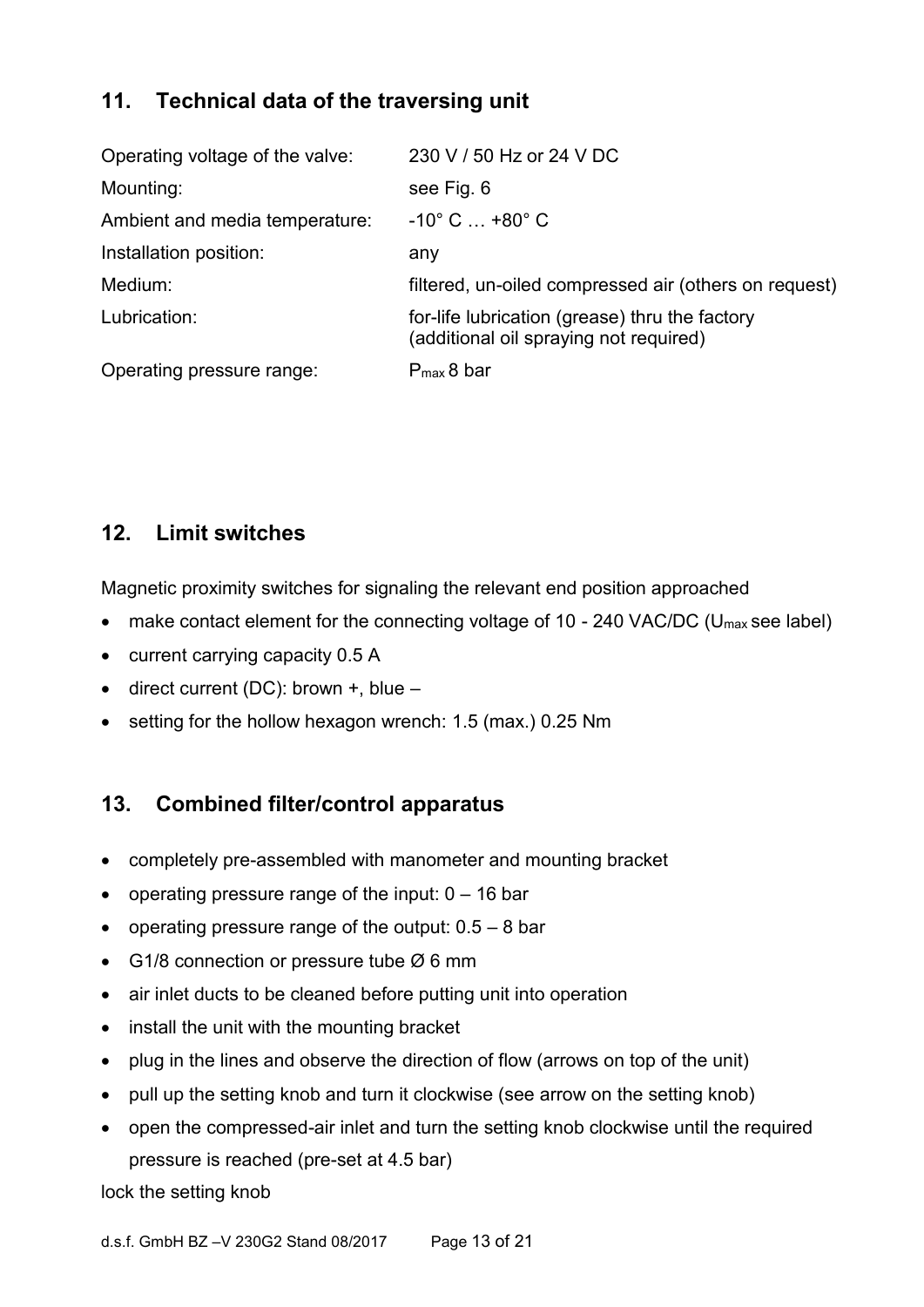### **14. Assembly kit (optional)**

In order to complete the traversing unit, an assembly kit can be supplied. It consists of:

- a flange for attaching the traversing unit that can also be used for mounting purposes on the combustion plant,
- a connecting socket for the cooling and purge air,
- a ball valve installed there.

| Technical data:         |                          |
|-------------------------|--------------------------|
| Flange:                 | DIN 2527/B, NW 25, PN 16 |
| Material:               | stainless steel          |
| Cooling air connection: | $\frac{1}{2}$            |

#### **15. Delivery conditions**

Deliveries will basically be made on the basis of our General Terms and Conditions.

#### **Please note**

The spark gap and the high-energy spark plug are wear parts and thus exempted from the

warranty, since their service life depends on the number of ignitions and the conditions of use.

#### **16. Warranty**

From the day of delivery we accept the warranty for a period of 24 months to eliminate possibly errors or defects may cause an exchange. Requirement is, that an error can be attributed to defects in components or manufacture.

The warranty is void if procedures are performed by the user or by third parties that is not expressly authorized in writing by us.

Repairs will be done exclusively in our own repair shop. We do not accept repair bills from others. The delivery of faulty equipment at d.s.f. GmbH must be freight free.

#### **17. Liability**

We are not liable for consequential damages of any nature, which may arise in combination with any of our products. For any claims resulting from the failure to comply with this instruction manual, d.s.f. GmbH will also not be liable in any way.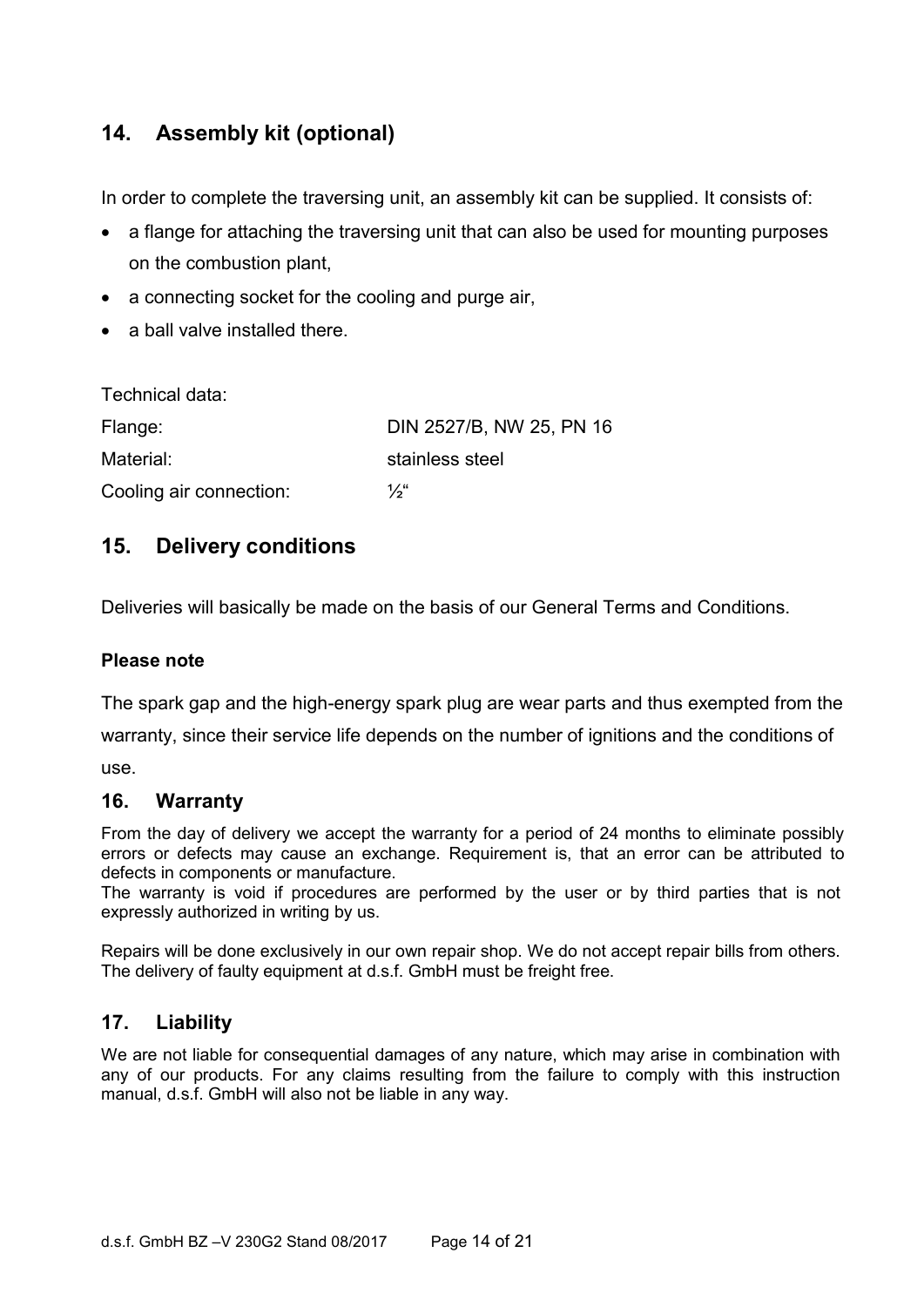**Fig. 1 – Casing dimensions**

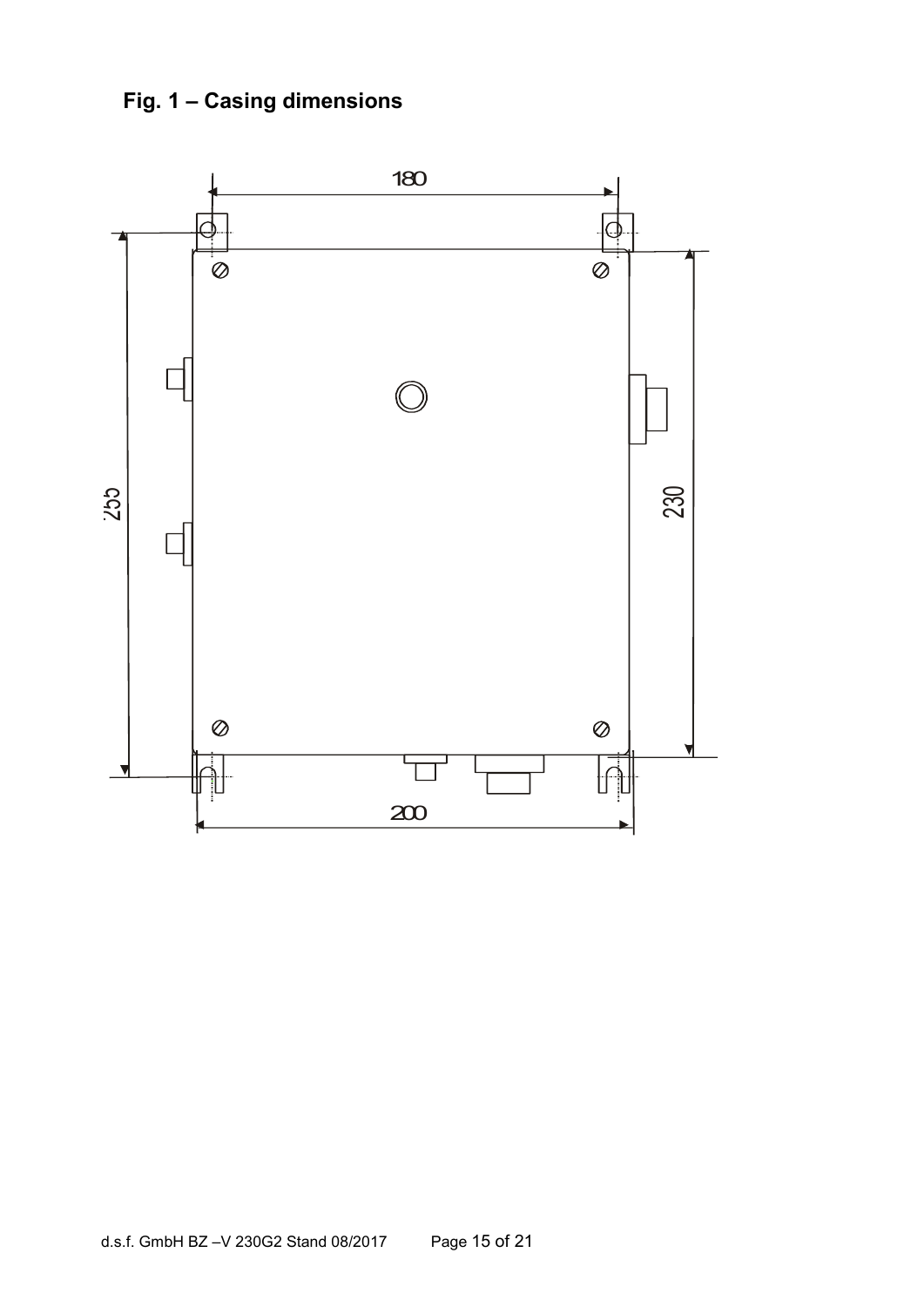### **Fig. 2 – Unit design & configuration**



X 6 X 7 X 8

- operating voltage L1
- operating voltage N
- protective conductor
- LED connection, tin-coated
- LED connection, anode capacitor
- Heat sink
- fast 1,0 A fuse
- fast 3,15 A fuse
- fast 2,5 A fuse
- fast  $1,25$  A fuse
- Relay
- Control relay
- Spark gap
- Spark gap
- Power plug
- High-voltage connection
- connector socket for check-back
	- Connector socket for control voltage "Ignition on"
- female unit socket for valve connection
- female unit socket for end position moved out
- X7 female unit socket for end position moved in
- $X8$ connector socket for check-back limit switches end position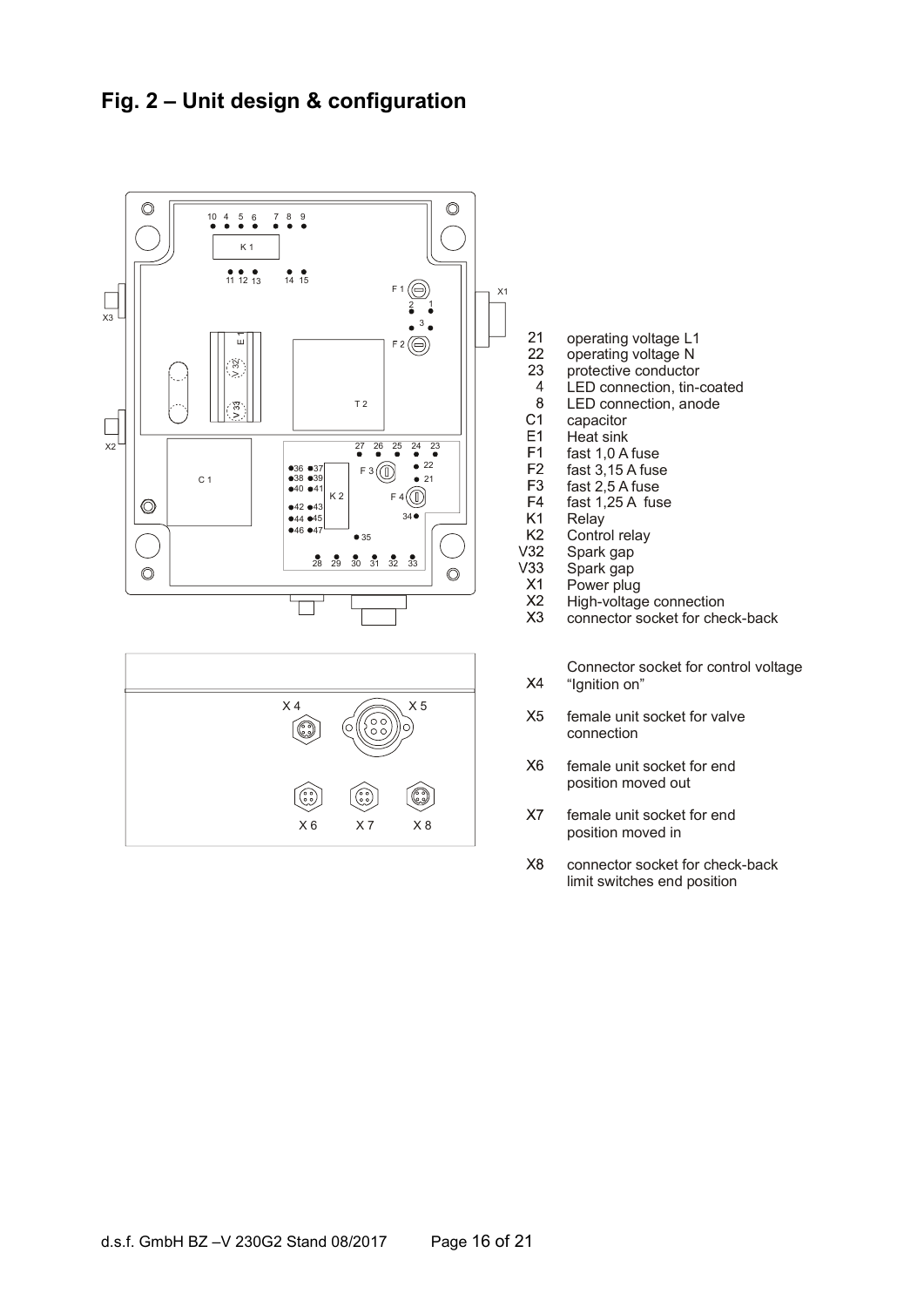### **Fig. 3 – Wiring diagrams**



#### **Fig. 3.1 - Checkback signal "Ignition on"**



### Connector socket X 3

- 1 foot contact
- 2 opening contact
- 3 closing contact
- 4 free

max. cross section: 0,75 mm²

### **Fig. 3.2 - Control "Ignition on"**



Connector socket X 4  $\textcolor{blue}{\text{color coding: green}}$ 

- $1 + 4$  free
- 2 + 3 control voltage 24 V/DC

max. cross. section: 075 mm²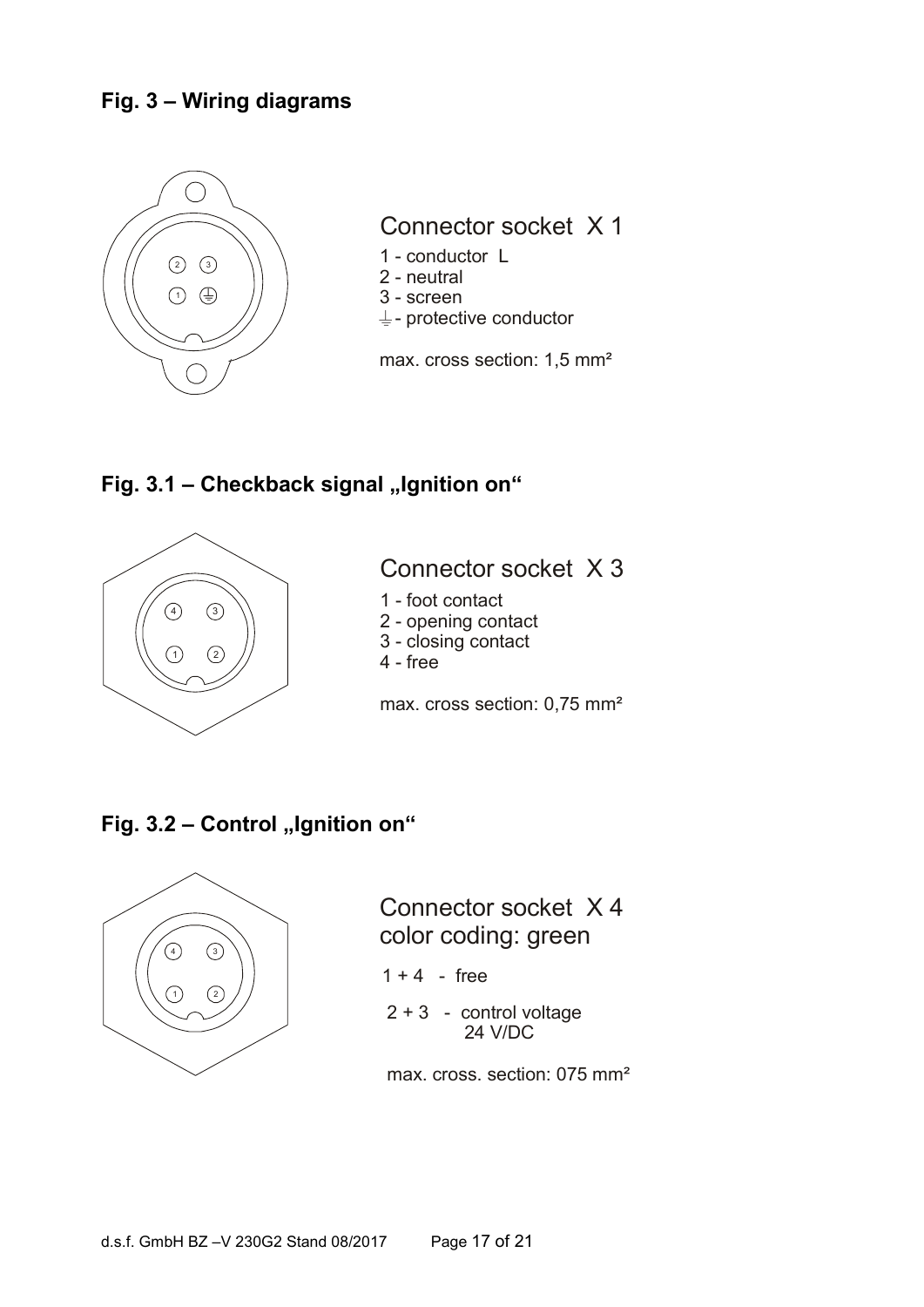#### **Fig. 3.3 – Solenoid valve connection**



Female unit socket X 5

- 
- 2 neutral
- 3 free
- $\frac{1}{2}$  protective conductor

max. cross section 1,5 mm<sup>2</sup>

#### **Fig. 3.4 - Limit switch "Cylinder moved out"**



Female unit socket X 6 color coding: blue

- 1 + 2 closing contact "cylinder moved out"
- $3 + 4$  free

max. cross section: 0,75 mm²

#### **Fig. 3.5 - Limit switch "Cylinder moved in"**



Female unit socket X 7 color coding: yellow

- $1 + 2$  free
- 3 + 4 closing contact "cylinder moved in"

max. cross section: 0,75 mm²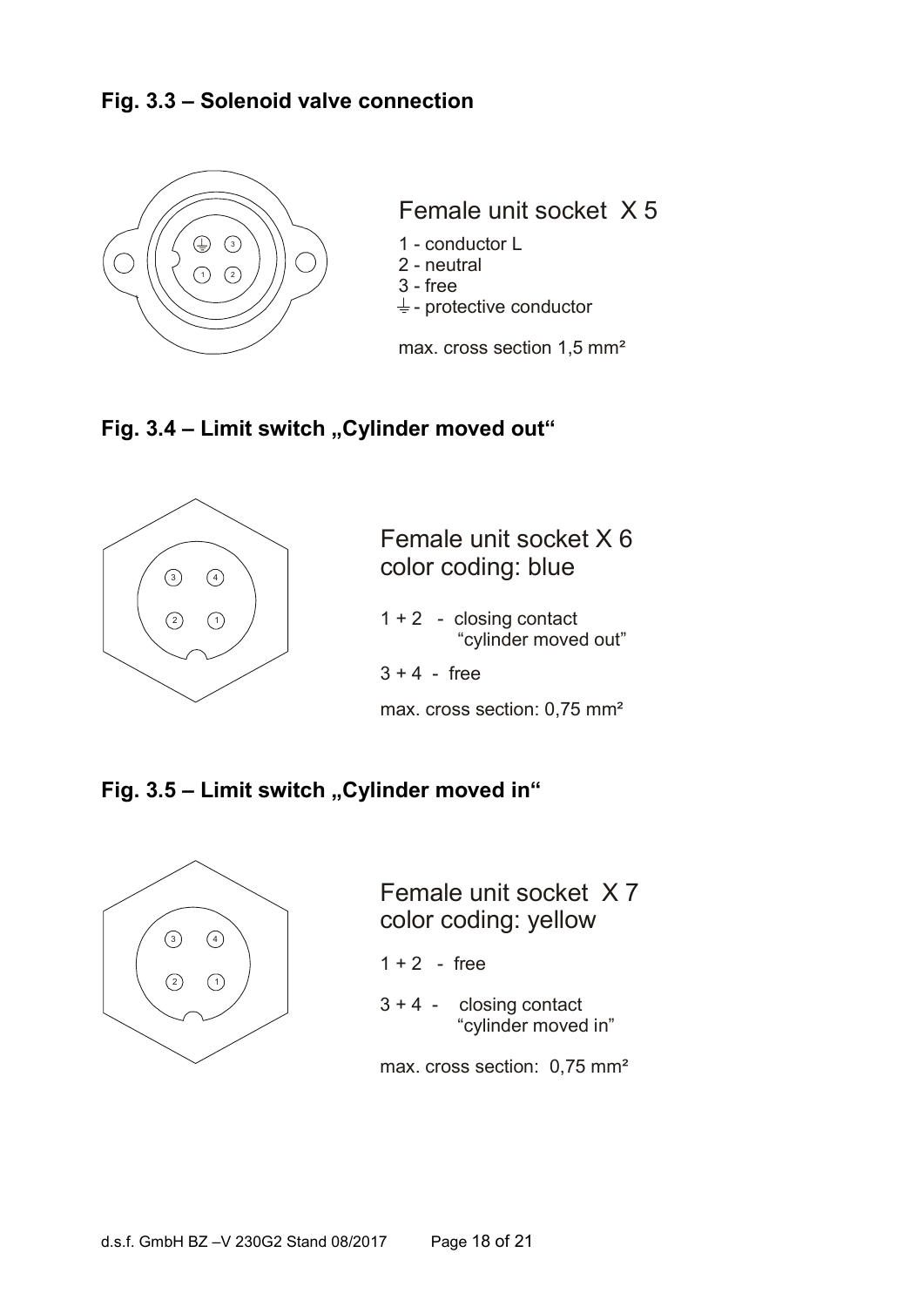

Connector socket X 8 Color coding: red

- 1 + 2 closing contact "cylinder moved out"
- 3 + 4 closing contact "cylinder moved in"

Max. cross section: 0,75 mm<sup>2</sup>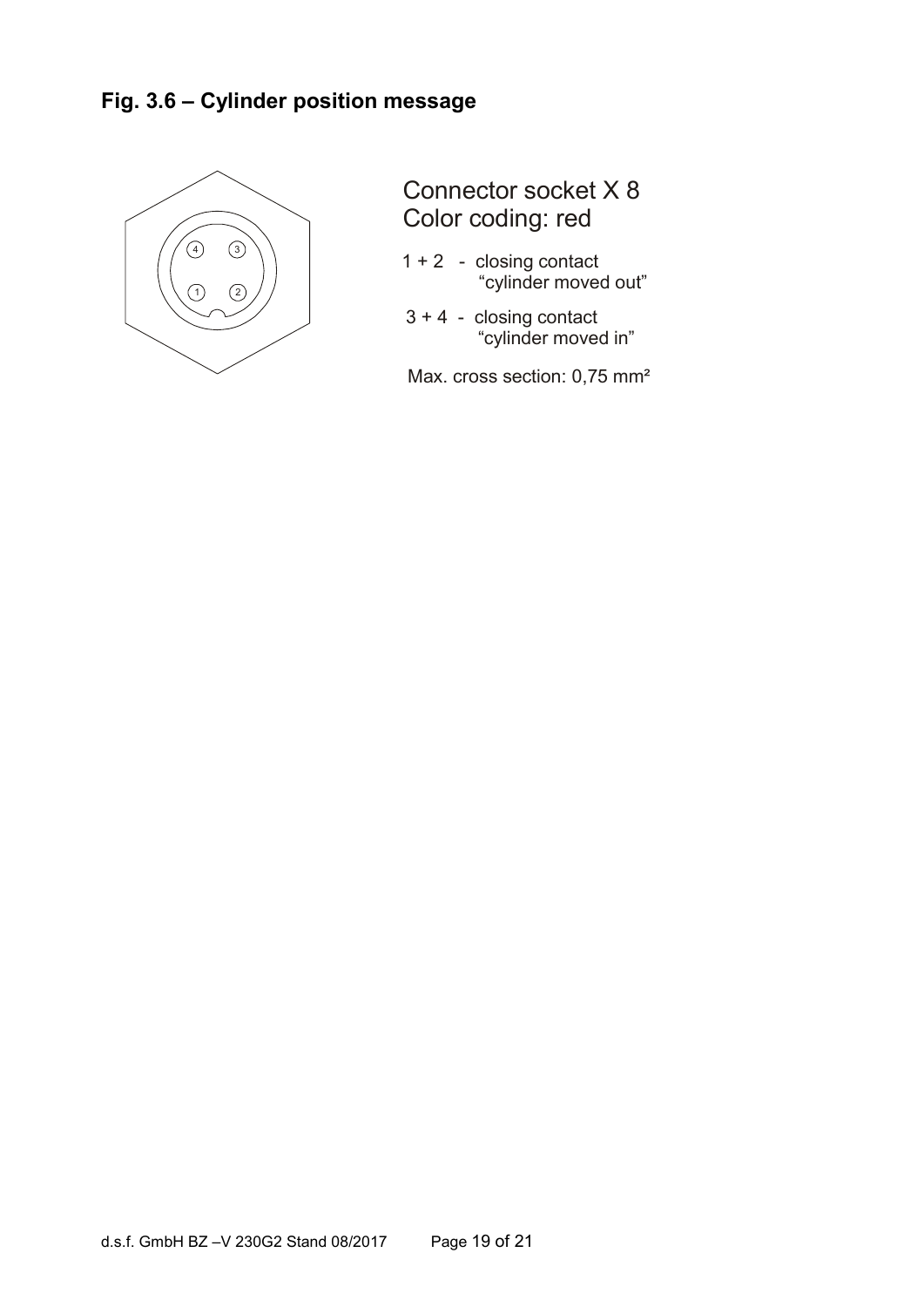

## **Fig. 4 – Overview over the traversing unit**